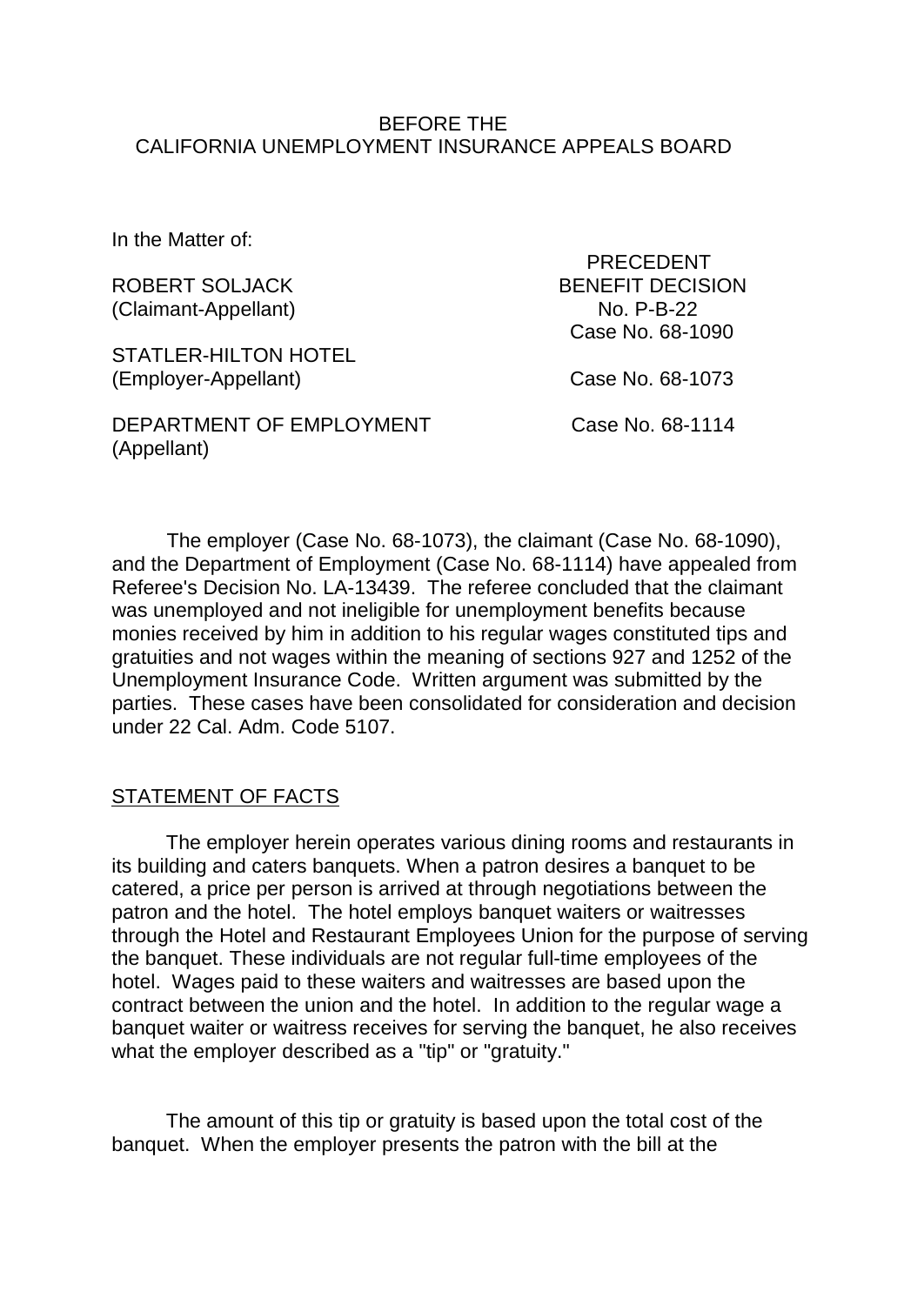conclusion of the banquet, the employer informs the patron that 10 to 15 percent of the total bill should be added for a "tip" or "gratuity." The employer at this time knows the amount of tip or gratuity.

This amount is then divided by the employer; 15 percent is reserved for the captains and maitre d'hotel and the remaining 85 percent is divided among the waiters and busboys serving the banquet.

The wage the individual waiter or waitress receives for serving, the banquet is paid to him immediately upon conclusion of the banquet. The additional money designated as a tip or gratuity is not received at this time. The employer, after ascertaining the amount of the tip or gratuity makes out individual checks in that amount for the waiters and waitresses who serve the banquet and gives the checks to a representative of the union. The waiters and waitresses then obtain these checks from the union. This employer attempts to provide the gratuity or tip checks to the union by the seventh or the twenty-second day of each month.

The claimant herein was employed by the employer as a banquet waiter on October 12, 1967. He served a luncheon for which he received a wage of \$6.53. He served a dinner on the same date for which he received a wage of \$8.31. When he reported to the local office of the Department of Employment to certify for the week of unemployment ended October 14, 1967, he reported the receipt of these wages.

On or about October 23, 1967 the claimant received from his union a check made out by the employer in the total amount of \$21.84 representing tips or gratuities for the two banquets he served on October 12. It appears that, when certifying for benefits for the week ended October 28, 1967, the claimant reported the receipt of this money. The claimant's weekly benefit amount is \$26.

It is the employer's contention that the money the claimant received in addition to his regular wage represented wages and was allocable to the week in which wages were earned. It is the contention of the claimant and the Department of Employment that the amount of money the claimant received in addition to his wages was wages but allocable to the week in which they were received.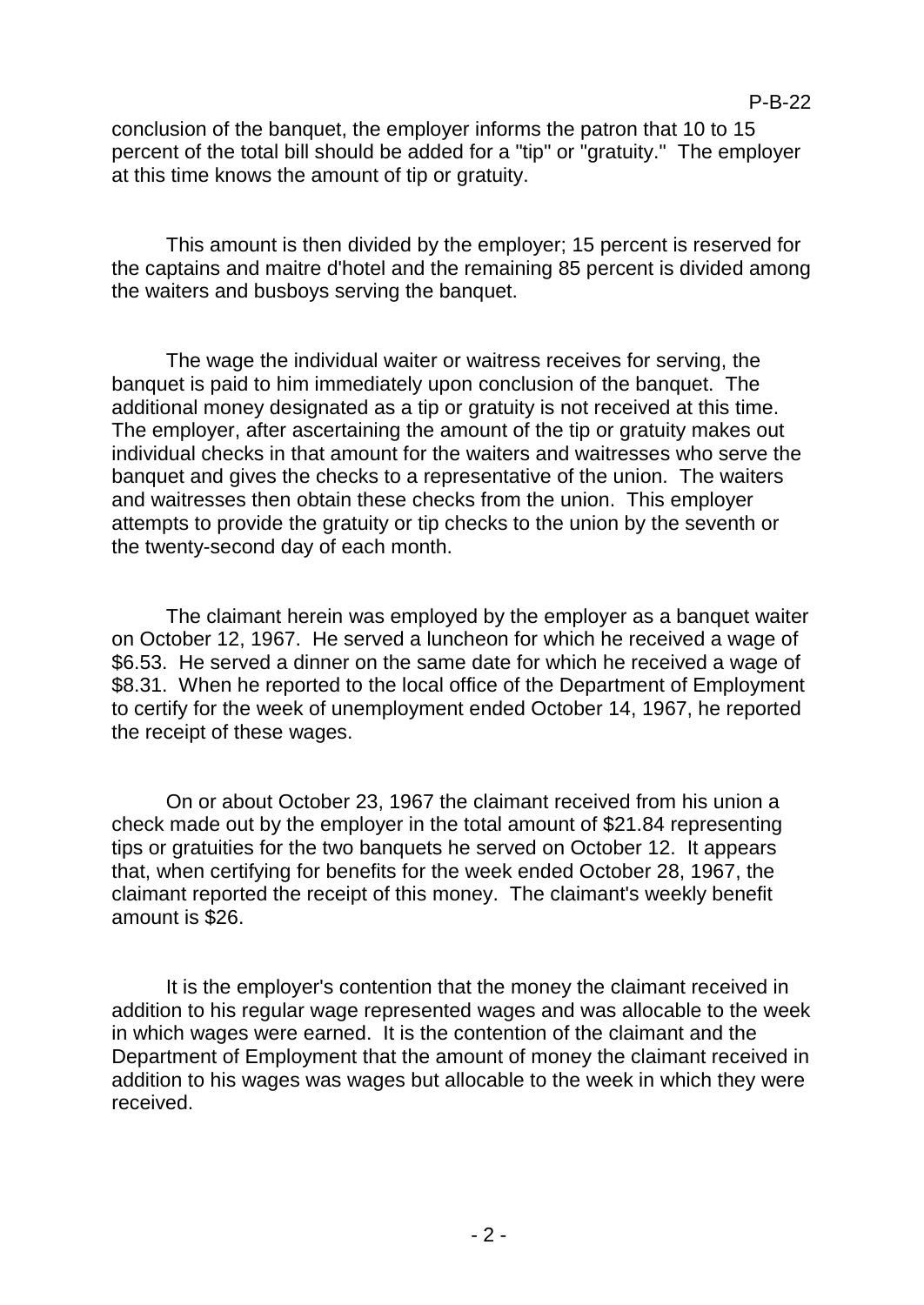## REASONS FOR DECISION

Section 926 of the Unemployment Insurance Code reads:

"926. Except as otherwise provided in this article 'wages' means all remuneration payable for personal services, whether by private agreement or consent or by force of statute, including commissions and bonuses, and the reasonable cash value of all remuneration payable in any medium other than cash."

Section 927 of the Unemployment Insurance Code reads:

"927. If tips or gratuities are customarily received and retained by a worker in the course of his employment from persons other than his employing unit, and if such tips or gratuities, or such tips or gratuities plus the excess of the minimum wage required to be paid by law over and above the amount of such tips or gratuities, constitute substantially the only wage payable to the worker, then the tips or gratuities shall be treated as wages paid by his employing unit. The reasonable amount of tips and gratuities may be estimated pursuant to authorized regulations."

Section 1252 of the Unemployment Insurance Code reads in part:

"1252. An individual is 'unemployed' in any week during which he performs no services and with respect to which no wages are payable to him, or in any week of less than full-time work if the wages payable to him with respect to that week are less than his weekly benefit amount. . . . For the purpose of this section only the term 'wages' includes any and all compensation for personal services whether performed as an employee or as independent contractor."

Section 1279 of the Unemployment Insurance Code reads in part:

"1279. Each individual eligible under this chapter who is unemployed in any week shall be paid with respect to that week an unemployment compensation benefit in an amount equal to his weekly benefit amount less the amount of wages in excess of twelve dollars (\$12) payable to him for services rendered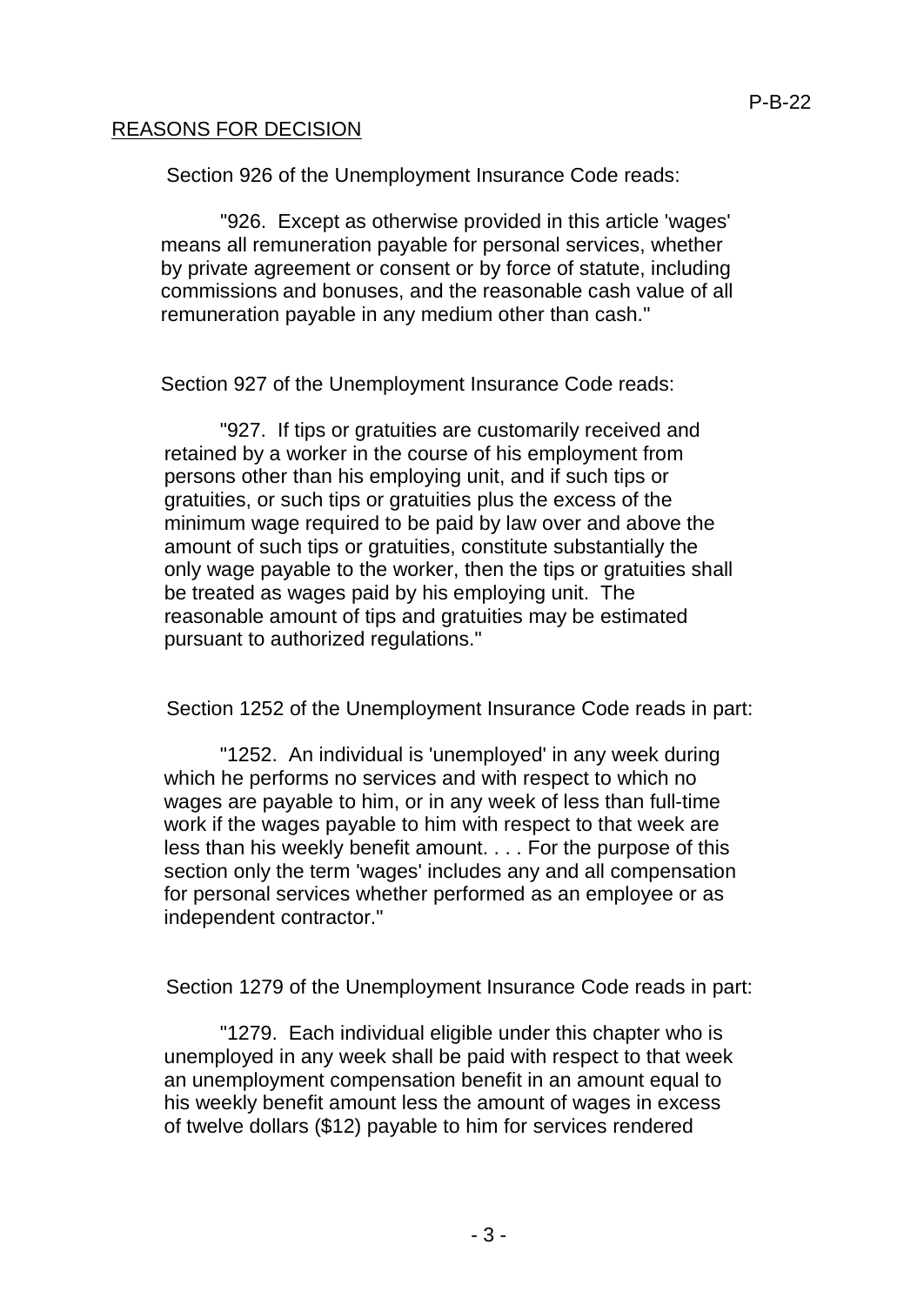during that week. . . . For the purpose of this section only 'wages' includes any and all compensation for personal services whether performed as an employee or as an independent contractor."

The referee concluded that the amount of money received by the claimant in addition to his wages constituted tips within the meaning of section 927 of the code and, since the amount did not constitute substantially the only wage payable to the claimant, it could not be considered wages within the meaning of either section 927 or section 1252 of the code and therefore it was unnecessary to allocate the amount received to any period. We believe this conclusion to be in error.

In Appeals Board Decision No. P-B-20 we considered a case in which the factual situation was almost identical to that in the instant case. In that case, the claimant when working as a banquet waitress received money from her employer in addition to her wages. The employer designated this amount as a tip or gratuity. In that case, we said that there were certain distinguishing characteristics about a tip or gratuity: A tip or gratuity is money given an employee by a patron; it is not given to the employee by the employer as part of the wages; the patron decides for himself the amount of the tip or gratuity and decides for himself to whom the tip or gratuity should be given. In the cited case, we concluded that the money received by the claimant in addition to her regular wage for serving a banquet did not constitute a tip or gratuity because the claimant received that amount directly from the employer, the employer determined the amount to be given to the claimant, and determined whether the claimant should receive any amount in addition to her regular wage. We held that the amount the claimant received in addition to her regular wage represented "remuneration payable for personal services" and therefore did constitute wages within the meaning of section 926 of the code.

In the instant case, the money the claimant received in addition to his regular wage was received directly from the employer and the employer established the amount the claimant was to receive and decided that the claimant actually would receive this amount. Therefore, we conclude, as we did in the above cited decision, that the money received by the claimant in addition to his regular wages represented remuneration for personal services and therefore was wages within the meaning of section 926 of the code. Since this amount represented remuneration or "compensation for personal services," it constitutes wages within the meaning of sections 1252 and 1279 of the code.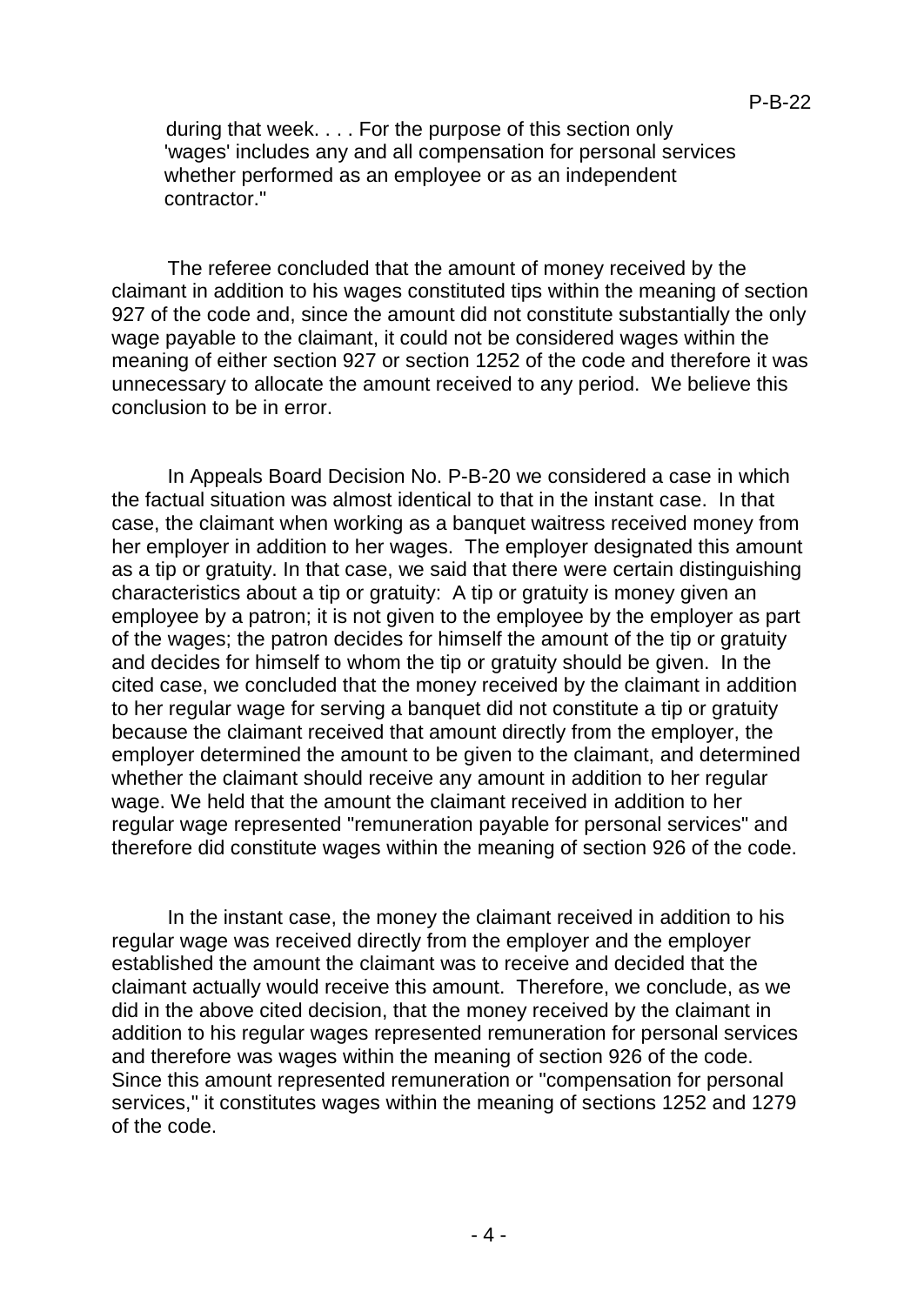## P-B-22

It is necessary then to decide to what period this amount of additional wages should be allocated. The department and the claimant contend that this amount should be allocated to the week in which it was received, the department basing its contention on Benefit Decision No. 63-570 and Benefit Decisions Nos. 6592 and 6750.

Benefit Decisions Nos. 6592 and 6750 were concerned with the period to which residual payments received by the claimants for reruns of motion pictures in which they appeared should be allocated. The residual payments were mailed by the producer to the union to which the claimants belonged for distribution to the claimants. In Benefit Decision No. 6592, we held that the residual payments received by the claimants should be allocated to the weeks in which the payment was actually received by the claimant. Benefit Decision No. 63-570 was concerned with allocating the money a banquet waiter received in addition to his regular wages. The referee in the case which we approved by Benefit Decision No. 63-570 applied the reasoning followed in Benefit Decision No. 6592 and held that the amount the claimant received should be allocated to the week in which he received it. Benefit Decision No. 6750 overruled Benefit Decision No. 6592 insofar as the allocation of residual payments was concerned, and, by implication, overruled Benefit Decision No. 63-570.

In Benefit Decision No. 6750, we held that residual payments were allocable to the week in which the payments were mailed by the employer to the claimant's union. In Benefit Decision No. 6750, we allocated the residual payments in the manner in which we did because we concluded that this was the only equitable way to do so. These payments were based upon reruns of motion pictures and it was difficult, if not impossible, to ascertain the week in which such reruns were made and therefore we concluded that the residual payments were allocable to the week in which the payments were mailed to the union.

This is not the situation in the instant matter. The money the claimant received in addition for serving a banquet was received because of the services the claimant performed and he knew when these services were performed. It is true that the claimant did not know the exact amount of the additional wage he was to receive until he obtained his check from his union. However, the claimant could have ascertained the amount he would receive as early as the day following the banquet at which he had served because the facts show that the employer knew when the bill was presented to the patron at the end of the banquet the amount of money to be distributed among the waiters and waitresses.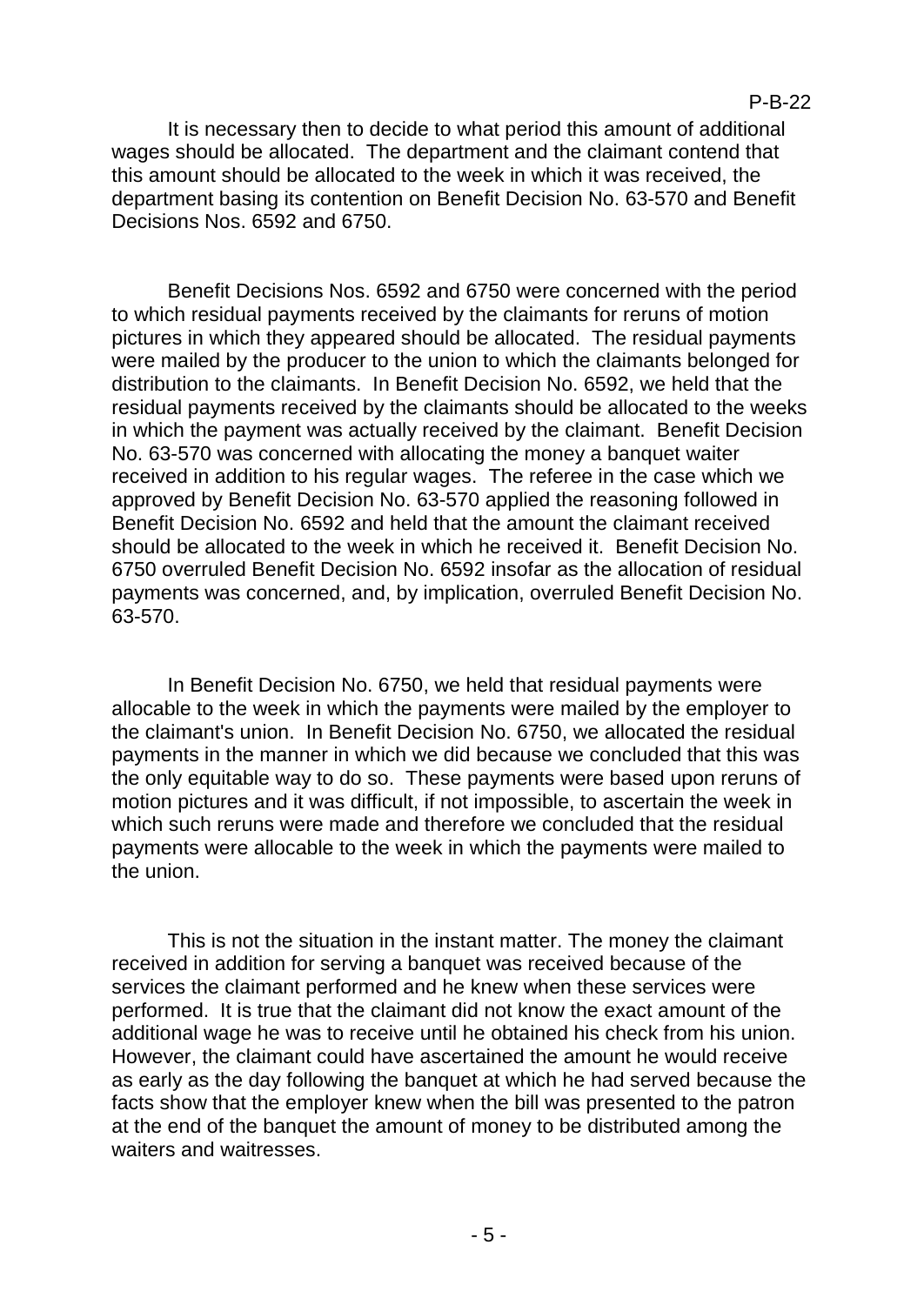The cardinal rule in the construction of a statute is to follow the legislative intent and that intent must be determined from the express language of the statute. Where the meaning of the language of the statute is free from ambiguity, the intention of the legislature must be determined from that language, and it cannot be rewritten through interpretation to conform to a presumed intention which is not expressed, however desirable such a result might appear to be (Seaboard Acc. Corporation v. Shay (1931), 214 Cal. 361, 5 P. 2d 882; Department of Motor Vehicles v. Industrial Accident Commission (1948), 83 Cal. App. 2d 671, 189 P. 2d 730; Benefit Decision No. 6610).

A careful reading of section 1252 of the code convinces us that the purpose of the legislature was to consider an individual unemployed in any week if the wages payable to him with respect to that week were less than his weekly benefit amount. Section 1279 provides for reducing a claimant's weekly benefit amount by the amount of wages (in excess of \$12) payable for services performed during that week.

We interpret these sections to mean that if a claimant has wages payable to him during a week, these wages should be reported when certifying for benefits for that week even though such wages have not actually been received by the claimant. We conclude, therefore, that the wages the claimant received in addition to his regular wage for serving the banquet on October 12, 1967 should have been reported to the department when certifying for benefits for the week in which October 12, 1967 fell. Since the claimant's total wages during the week ended October 14, 1967 were in excess of his weekly benefit amount, he was not unemployed within the meaning of section 1252 of the code.